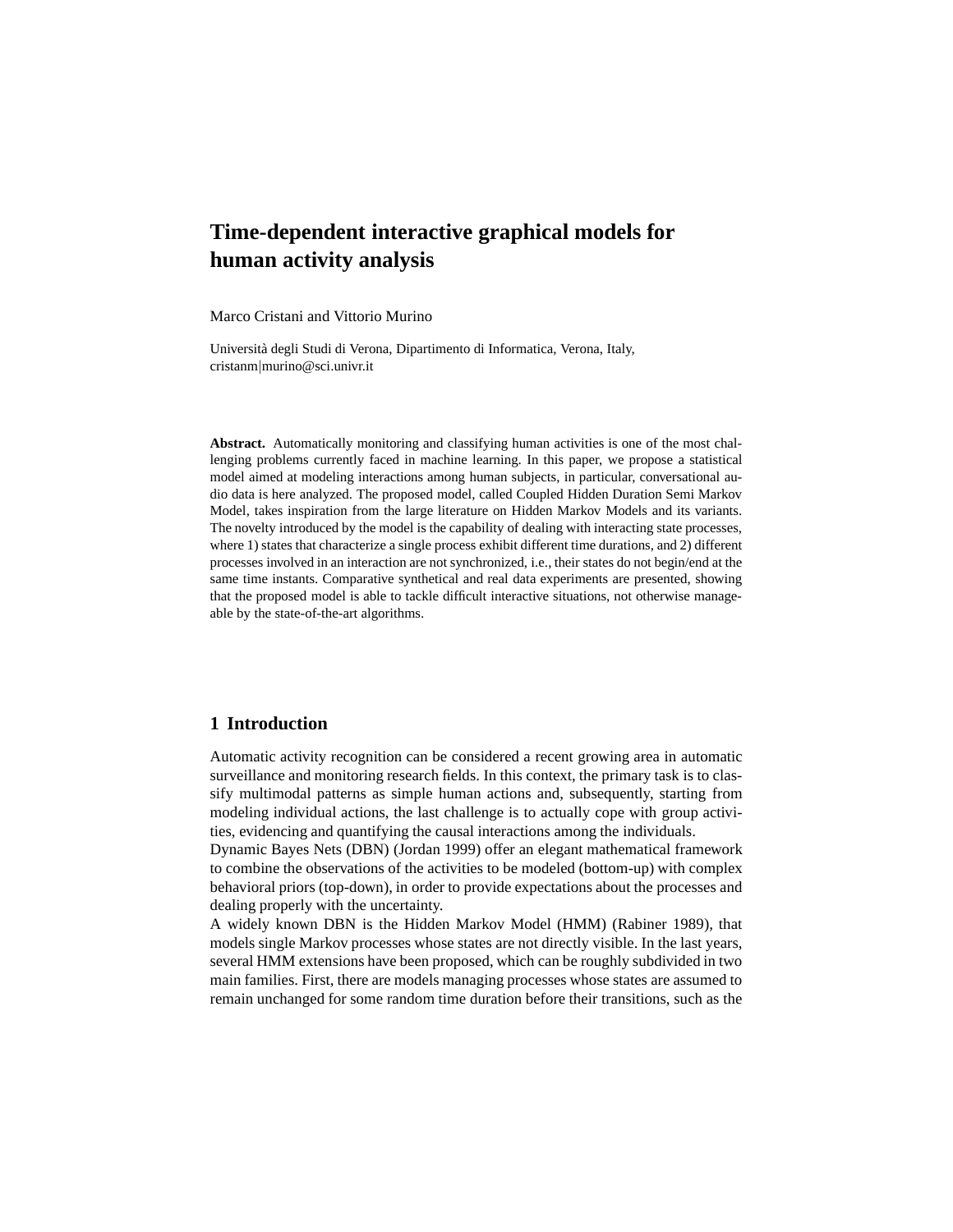#### 2 Marco Cristani and Vittorio Murino

Hidden Semi Markov Model (HSMM) (Murphy 2002; Hongeng and Nevatia 2003). The second family of HMM extensions copes with the interaction among Markov processes (Brand, Oliver, and Pentland 1997; Jordan 1999; Basu, Choudhury and Pentland 2001) in which various interaction aspects are considered. For instance, it is possible to extract the influence that *a whole process* exerts on another (Basu et al. 2001), or simply the inter-processes *state* conditional probabilities (Brand et al. 1997).

In this paper, we try to couple the two families of HMM extensions explained above, considering interactions among semi Markov processes. The modeling of such kinds of interactions is hard; actually, the interaction among "simple" Markov processes is evaluated at each time step, because at each time step every process makes a state transition, i.e., the processes are "transition" synchronized. In the case of interaction among semi Markov processes, the "transition" synchronization may be missed: roughly speaking, it may happen that a process continuously maintains a state while another interacting process performs several state transitions. Therefore, the computation of inter-chain conditional probabilities needs particular care in determining which are the states that condition or are conditioned by other states.

In order to deal with such a situation, we propose a novel framework, called Coupled Hidden Duration Semi Markov Model (CHD-SMM).

The aim of the paper is to use a CHD-SMM to capture and learn the nature of a *global process* (GP) formed by interacting semi Markov *individual processes* (IPs), highlighting aspects of the interaction present within.

In order to cope with complexity issues, the basic hypotheses over which a CHD-SMM can work are twofold. First, the whole global process modeled is formed by various *visible* semi Markov IPs. In other words, at each time step we can gather a shot of the different *visible* state labels assumed by every IP. The second hypothesis is that the IPs are interacting, in the sense that a transition of an IP towards one state is conditioned on the past story of all the other IPs.

In the experimental section, after reporting a synthetical example, we face the problem of recognizing high-level multiple audio activities, or conversational styles, where different human speech segments are modeled as IPs, whose visible states model periods of silence/speech of different duration. To the best of our knowledge, this is the first attempt to model such kinds of high-order interdependent dynamics, thus representing an improvement in the state of the art of the automatic monitoring literature.

The rest of the paper is organized as follows. In Section 2, the needed theoretical background is presented and Section 3 details the proposed model. Section 4 presents experimental results and concludes the paper.

## **2 Fundamentals**

#### **2.1 Hidden Markov Models**

The entities characterizing an Hidden Markov Model  $\lambda$  are: the set S of the N hidden states; the transition matrix  $\mathbf{A} = \{a_{ij}\}\$ , where  $a_{ij} = P(S_t = j | S_{t-1} = i), 1 \leq j \leq t-1$  $i, j \leq N$  with  $a_{ij} \geq 0$ ,  $\sum_{j=1}^{N} a_{ij} = 1$  and the variable  $S_t$  indicating the state at time t; the emission matrix  $\overline{\mathbf{B}} = \{P(O|j)\}\$ indicating the probability that the state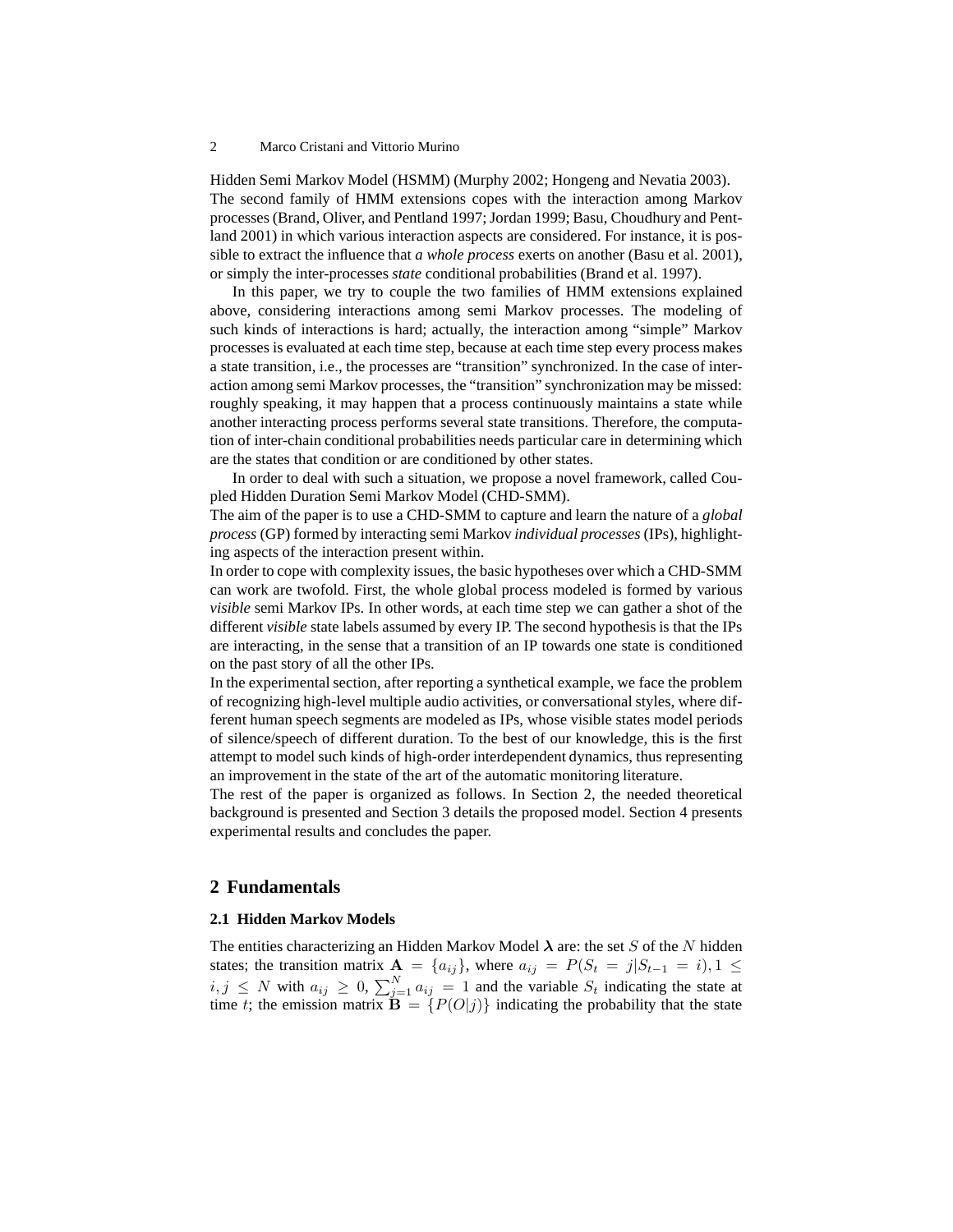j emits the symbol O, and the initial state probability distribution  $\pi = {\pi_i}$ , where  $\pi_i = P(S_1 = i), 1 \le i \le N$  with  $\pi_i \ge 0$  and  $\sum_{i=1}^{N} \pi_i = 1$ . For convenience, we denote an HMM as a triplet  $\lambda = (A, B, \pi)$ .

The learning of the HMM's parameters can be performed in two ways: as a direct derivation of the EM algorithm (the Baum-Welch procedure (Rabiner 1989)), or as a standard constrained optimization process (Zhong 2002).

#### **2.2 HMM coupling architectures**

The most intuitive structure of HMM coupling is represented by unstructured Cartesian product HMMs (Jordan, Ghahramani, Jaakkola, and Saul 1999), i.e. a group of HMMs in which the state of one model at time  $t$  depends on the states of all models (including itself) at time  $t-1$ , i.e.

$$
P({}^cS_t | {}^1S_{t-1}, ..., {}^CS_{t-1}).
$$
\n(1)

The state transition probability for C processes is described by a  $(C + 1)$  dimensional matrix leading to  $N^C$  free parameters (assuming a common number of hidden states N). In the Coupled HMMs (Brand et al. 1997), the joint conditional dependency of Eq.1 is substituted by the product of all marginal conditional probabilities. Another solution is the Influence Model (IM) (Basu et al. 2001): here the full transition probability is modeled with a linear combination of singular inter-chains transition probabilities, where the weights θ represent the influence among chains (*not among the states of the chains*). In formulae:

$$
P({}^cS_t|{}^1S_{t-1},...,{}^CS_{t-1}) = \sum_{d=1}^C \theta_{(cd)} P({}^cS_t|{}^dS_{t-1})
$$
\n(2)

with  $1 \leq c, d \leq C, \theta_{(cd)} \geq 0, \sum_{d=1}^{C} \theta_{(cd)} = 1$ . In this case, the advantage is a good compromise between number of parameters needed  $(CN^2 + C^2)$ , where the term  $CN^2$  corresponds to the free parameters of the intra-chain transition tables, and  $C^2$  for the influence coefficients) and expressivity of the model. In practice, the IM is able to model each interaction between pairs of chains, but is not able to model the joint effect of multiple chains together.

### **3 Coupled Hidden Duration Semi Markov Model**

As pointed out in (Murphy 2002), Semi Markov processes can be approached as Markov processes whose *generalized* states (simply pointed out as *states* in this paper) are pairs of the form  $S_{(t_k)} = S_{t_k}, D_{t_k} >$ , where the variable  $S_{t_k}$  expresses the automaton *state label* occurring at time  $t_k$ , which is observed consecutively for  $D_{t_k}$ time instants, and  $\langle t_k\rangle$  indicates the time interval  $[t_k, t_k+D_{t_k}[$ . In this paper, we model a GP composed by C interacting semi-Markov IPs. To do this, we suppose that the IPs are directly *visible*, i.e., an observation over an IP, at whatever instant  $t_k$ , permits deterministically to individuate its current state label  $S_{t_k}$ . To ease the reading, we describe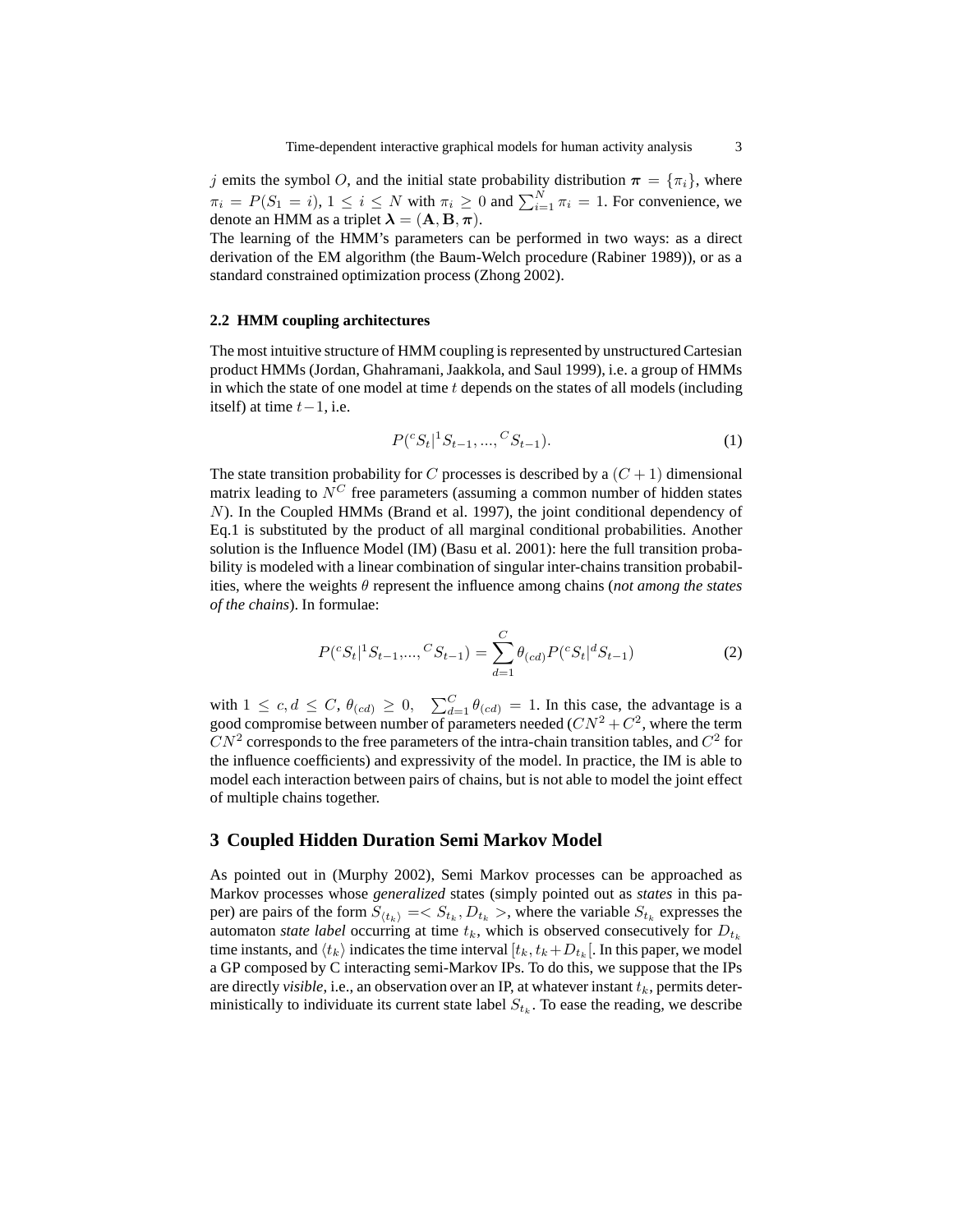#### 4 Marco Cristani and Vittorio Murino

the case of  $C = 2$  IPs, adding the apex  $\prime$  to the quantities related to the second IP. The joint probability of a GP states sequence is:

$$
P\left(S_{\langle t_1 \rangle}, S_{\langle t_2 \rangle}, \dots, S_{\langle t_M \rangle}, S'_{\langle t'_1 \rangle}, S'_{\langle t'_2 \rangle}, \dots, S'_{\langle t'_{M'} \rangle}\right) \tag{3}
$$

where, in general, the number of occurring states per chain can be different, i.e.,  $M \neq M'$ , and  $t_k \neq t'_k$ , which means that no synchronization is present among state transitions. Anyway, we start the analysis supposing the states as perfectly synchronized (see Fig.  $1(a)$ ). In this case, we can rewrite Eq.3 dropping the apex  $'$  from the time indexes, being them equal by definition. Subsequently, we first consider the factorization of the joint probability of a semi Markov process proposed in (Murphy 2002), which considers transition probability factors of the form  $P(S_{\langle t_k \rangle}|S_{\langle t_{k-1} \rangle})$ . Inspired by this, we rearrange Eq.3 as a product of coupled probability transition terms, assuming the form :

$$
P(S_{\langle t_k \rangle}|S_{\langle t_{k-1} \rangle}S_{\langle t_{k-1} \rangle}^{\prime}), \tag{4}
$$

Such term considers the probability of being in state  $S_{(t_k)}$ , given the previous own semi Markov state, and the semi Markov states assumed by the other synchronized IPs. In this case, evaluating Eq.4 is equivalent to the unstructured Cartesian HMM case, reaching a  $O(N^C)$  space-complexity bound (see Fig. 1(b)). If the states are not synchronized (Fig. 1(c)) we can reach the exponential bound of  $O((N^C)^L)$  (Fig. 1(c)), where  $L$  is the maximum state duration allowed. This happens when, during the interval  $\langle t_{k-1} \rangle$  of length  $D_{t_{k-1}}$ , we have transitions in the other IP among different states at each time instant.

The situation can be better faced if we suppose that a transition among different states of one particular IP contributes to an evolution of the whole GP, introducing the concept of *implied transition*. Technically, we force a state transition of all the IPs whenever a single IP performs a transition between states having different label. This causes a state fragmentation, i.e., a state of an IP  $S_{t_{k-1}}$  becomes two states  $S_{(t_h)}, S_{(t_{h-1})}$  if a transition between different states occurs at instant  $t_h \in \langle t_{k-1} \rangle$  (Fig. 1(d)). Generalizing, in this framework the joint transition probability (4) can be fragmented in the following form:

$$
P(S_{\langle t_{h} \rangle}|S_{\langle t_{h} \rangle}, S_{\langle t_{h} \rangle}') \cdot P(S_{\langle t_{h} \rangle}|S_{\langle t_{h-1} \rangle}, S_{\langle t_{h-1} \rangle}')P(S_{\langle t_{h} \rangle}|S_{\langle t_{h-1} \rangle}, S_{\langle t_{h-1} \rangle}')
$$
  
\n
$$
\vdots
$$
  
\n
$$
P(S_{\langle t_{h-n+1} \rangle}|S_{\langle t_{h-n} \rangle}, S_{\langle t_{h-n} \rangle}')P(S_{\langle t_{h-n+1} \rangle}|S_{\langle t_{h-n} \rangle}, S_{\langle t_{h-n} \rangle}') \qquad (5)
$$

where  $\sum_{i=1}^{n} \langle t_{h-i} \rangle = \langle t_{k-1} \rangle$ ; it is worth to notice that the time indexes are equal for both the processes, being them common (See Fig. 1(d), and Fig. 2(a), 2(b)).

The effects of this factorization are: 1) an enrichment of the state space, due to the fact that we break each  $S_{(t_k)} = \langle S_{t_k}, D_{t_k} \rangle$ , forming generalized states with the same state label but different smaller durations. Therefore, if an original IP had  $N$  states we reach a state cardinality of  $\tilde{M} > N$ ; 2) the complexity of the transition matrix goes down to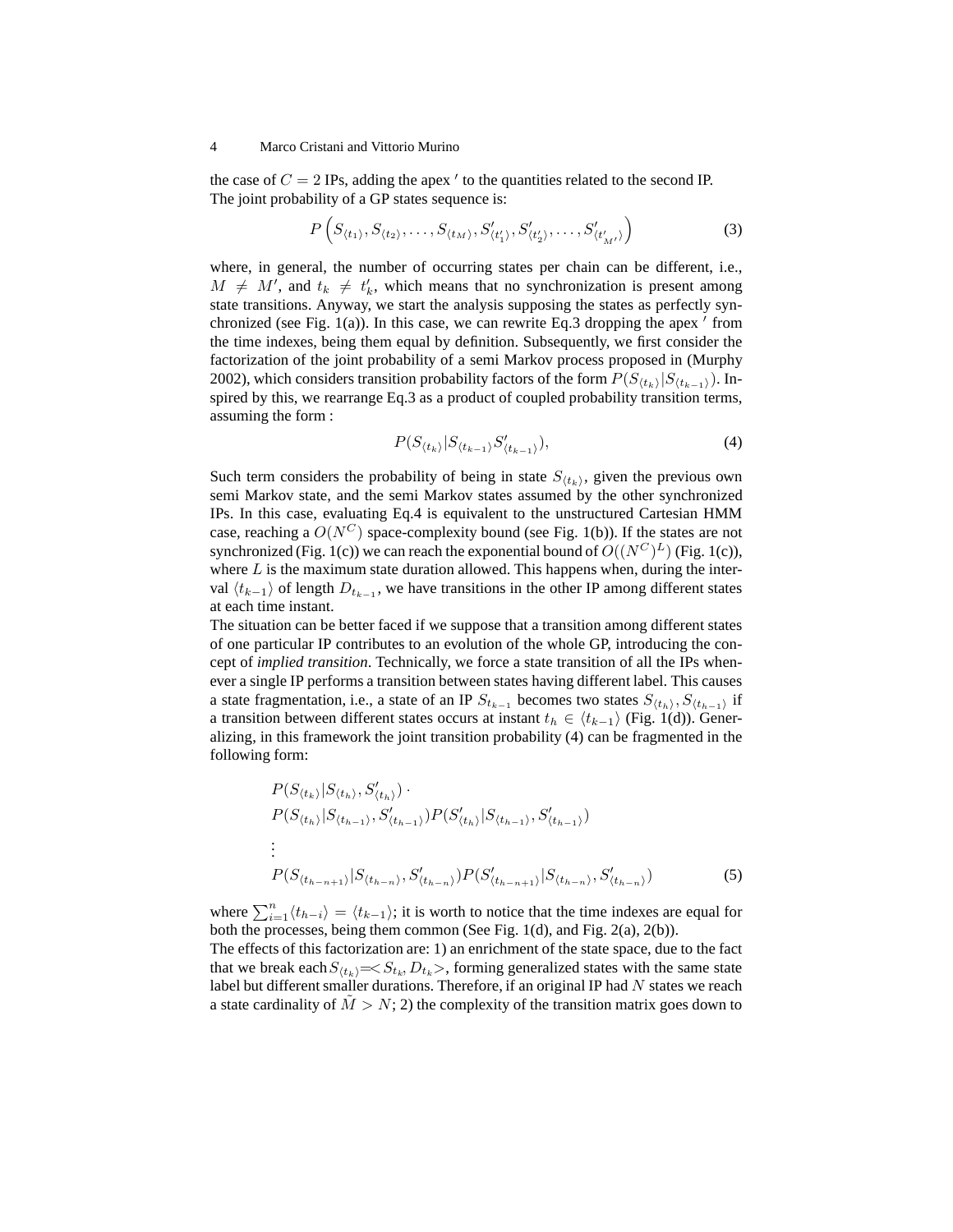

**Fig. 1.** Coupled semi Markov processes: (a) the states considered in Eq.3 are here perfectly synchronized; (b) the perfect synchronization permits to factorize into transition probabilities terms as written in Eq.4; (c) worst synchronization: the lower chain performs state transitions along all the time interval  $\langle t_{k-1} \rangle$ ; (d) factorization obtained using the instants of implied transition: at each IP transition, every other IP performs also a state transition.

 $O(\tilde{M}^C)$  instead of  $O((N^C)^L)$ . Nevertheless, the space complexity  $O(\tilde{M}^C)$  results to be *unnecessarily* high, because several states segments with the same label but slightly different durations are present (see Fig. 2(a)).

Consequently, we decide to perform Gaussian clustering of all the existing durations (Fig. 2(c); in this way, starting from a set of fragmented states  $\{\}$  (indicating a possible pair of state label, state duration values) , we obtain a novel set of generalized (hidden) states that we call  $\{ < i, d > \},$  where  $d \sim \mathcal{N}(\mu_w, \sigma_w)$   $w = 1 \dots, W$ , where W indicates the number of temporal clusters individuated. Therefore, the states of an IP are no more directly observable, being now the duration of a generalized state a quantity affected by uncertainty. Therefore, once we observe a sequence of state labels  $S_{t_k}$ , which is  $d$  elements long, we suppose it has been generated by a *hidden duration*  $state < S_{t_k}, \tilde{D}_{t_k} \geq \tilde{S}_{\langle t_k \rangle}.$ 

We call the model that permits to deal with such a modified IP as Hidden Duration Semi Markov Model (HD-SMM). This is a hybrid HMM, where the observed state label  $S_{t_k}$  indicates a state label which associated duration is modelled by a particular hidden state, that in this case we model with a Gaussian function (various forms of du-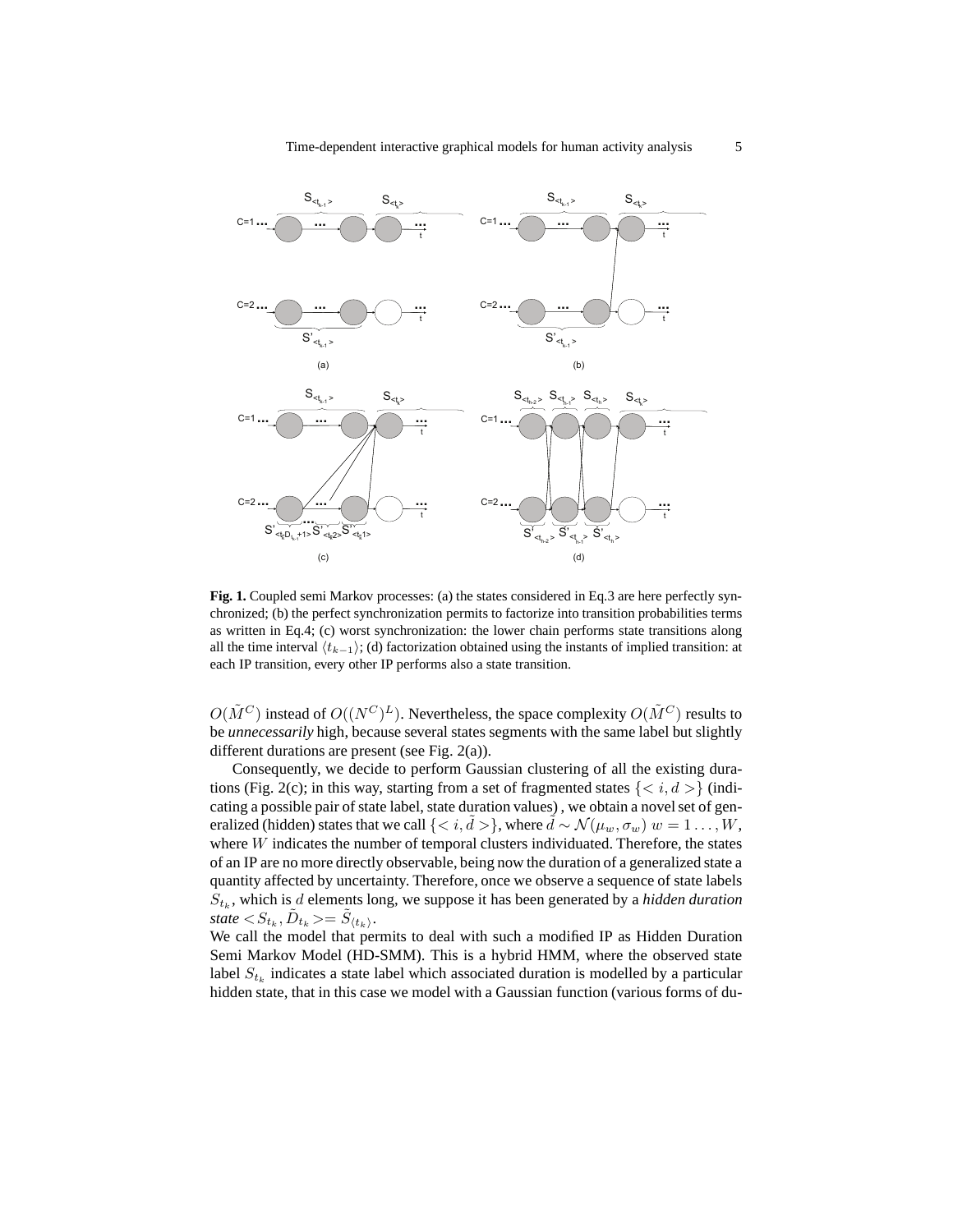

**Fig. 2.** Clustering of the durations, example with two (2-state labels) processes: (a) the first two columns represent the state labels of the first process (called 1 and 2) with the respective durations, before the time fragmentation. The third and fourth columns are related to the second process; (b) duration fragmentation: the number of smaller durations has grown; (c) projection on the temporal axis and clustering of the durations; (d) re-projection of the duration clusters on the state label axes, to ease the understanding.

rations are present in literature, starting from discrete mass functions, to Gaussian distributions, until the most recent Coaxian functions (Duong, Bui, Phung, and Venkatesh 2005). Here we use Gaussians as first explorative test, obtaining encouraging results as presented in Sec.4). The HD-SMM is indicated with  $\lambda^{\text{HD-SMM}} = {\mathbf{A}_d, \mathbf{B}_d, \pi}$ , where  $A_d$  indicates a  $NW \times NW$  transition matrix, where N is the number of visible state labels, and W the number of temporal clusters individuated; the matrix  $B_d$  contains the Gaussian parameters that individuate different state durations. The analogy with the ordinary HMM machinery permit us to inherit all the classical inference and learning formulae.

Finally, connections among different HD-SMM lead to the Coupled Hidden Duration Semi Markov Model (CHD-SMM). In specific, HD-SMM are coupled together as occurs for normal HMMs, employing the coupling mechanism proposed in (Zhong 2002), that expresses the joint transition probability as convex combination of "IP to IP" influences coefficients. Rewriting the first term of Eq.5 we obtain:

$$
P(S_{\langle t_k \rangle}|S_{\langle t_{k-1} \rangle}, S_{\langle t_{k-1} \rangle}')
$$
  
=  $\theta_{11} P(S_{\langle t_k \rangle}|S_{\langle t_{k-1} \rangle}) + \theta_{12} P(S_{\langle t_k \rangle}|S_{\langle t_{k-1} \rangle}')$  (6)

and the same applies for the other elements of Eq.5. In conclusion, we remark that the learning of the CHD-SMM is performed in the same way as suggested in (Zhong 2002) for the Distance Coupled Hidden Markov Models: the training procedure is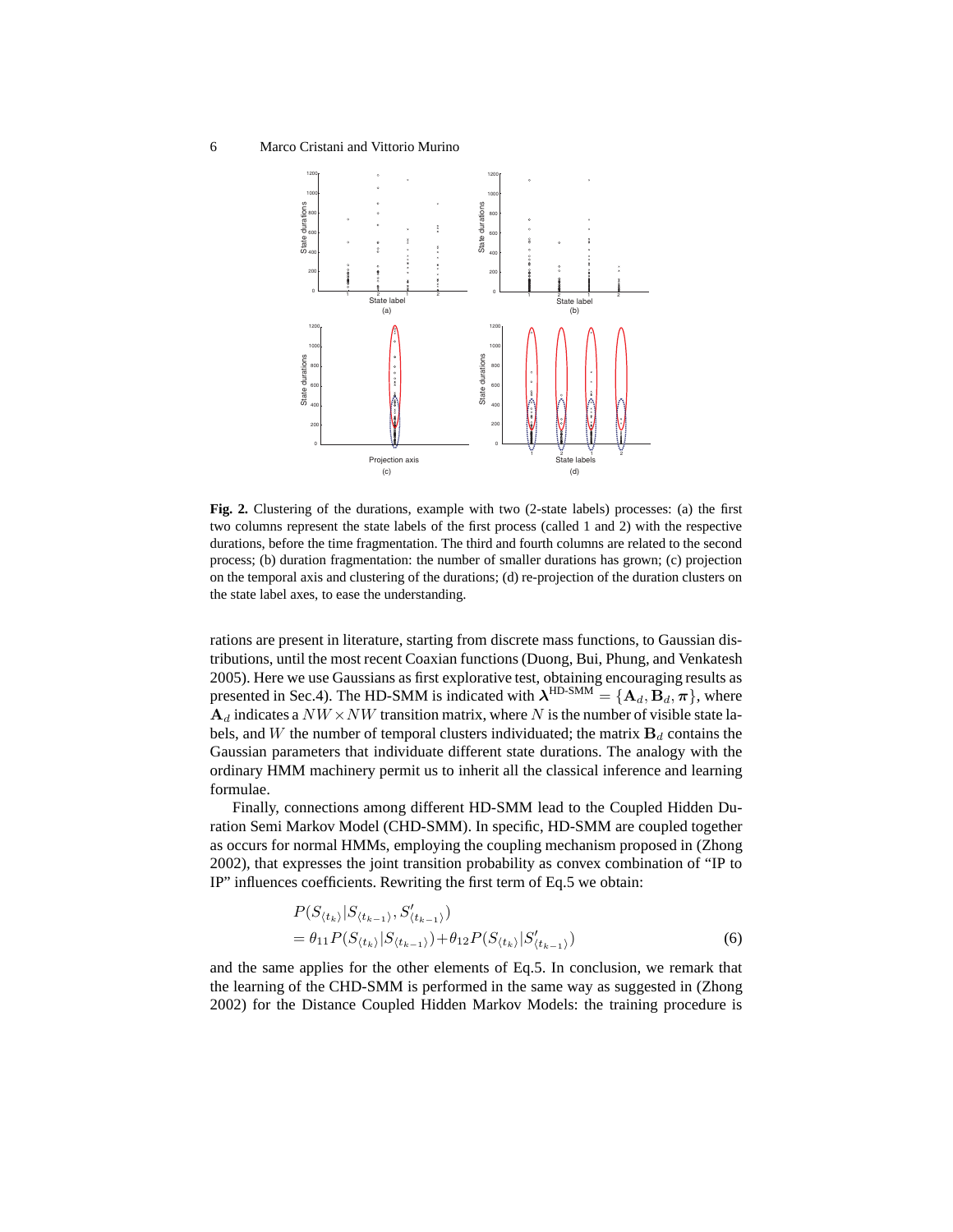a constrained optimization process able to calculate separately transition parameters, influence factors and prior probabilities using Mean Field approximation, not reported here because deeply addressed in literature.

# **4 Experiments and discussion**

#### **4.1 A synthetic example**

To evaluate the effectiveness of our model, we first show results on synthetic data. Data was generated by sampling 3 interacting 3-state semi Markov models, namely  $c = 1, 2, 3$ , whose states are named <sup>(c)</sup> $S_{(t_k)}$ , with state label  $S_{t_k} = 1, 2, 3$ . The interaction has been exploited as follows: the process  $c = 1$  is the "Leader" that evolves independently from the other processes with a flat transition table. All the state durations of the several models are modelled by different Gaussian pdfs, the mean values ranging from 10 to 70, with common standard deviation  $\sigma = 2$ .

The states of the leader are the *important* states, i.e. states that the other two processes,  $c = 2, 3$ , want to copy. When a transition of the leader occurs, a random time interval is extracted from an arbitrary Gaussian distribution with  $\mathcal{N}(\mu_{r} = 2, \sigma_{r} = 0.4)$ , that simulates a "reaction time" needed by processes 2 and 3 to notice the occurred change. After that, the 2 processes assume the same state of the leader. The length of the state sequences is 5000. The training stage of the CHD-SMM converged after 20-30 iterations.

Every state  $S_{(t_k)}$  of the semi Markov IPs, after the fragmentation caused by the presence of implied transitions and the subsequent clustering operation, turns into W new states, each one formed by the same state label  $S_{t_k}$ , and duration  $D_{t_{k,w}}$ ,  $w =$  $1, \ldots, W$  modeled by a different Gaussian distribution. In this experiment we chose  $W = 2$  in order to represent long and short state durations, obtaining  $D_{k,1}$  $\mathcal{N}(4.7868, 1)$  and  $D_{k,2} = \mathcal{N}(70.0996, 10)$ . The choice of dividing each state sequence using exactly 2 states is motivated by the intuitive need to model "short" and "long" state durations. Choosing a larger number of states (up to 4), does not change the quality of the results.

The transition matrix and the influence matrix obtained after the training are meaningful, in the sense that they mirror precisely the process modeled. In the following (Fig. 3), we show some interesting intra and inter-chain transition matrices, where  $^{ij}A$  indicates the transition state conditional probabilities that chain  $C_i$  exerts on  $C_j$ . The matrices have to be observed considering couples of successive rows: the first couple indicates the probabilities to depart from the first state, considered in its short (first row) and long (second row) duration, and so on for the other rows.

As one can notice (see coefficients in bold), matrix  $^{11}A$  depicts correctly the modelled behavior of the leader. A short duration state, triggering the transition of the other two chains, is followed with high certainty by the same state, but with longer duration. After that, the choice of the next state is equally allocated to states two and three. Similar considerations can be done for the other two states.

The second matrix,  $^{12}A$ , expresses the high inter-chain dependency that the leader chain exerts on process no. 2, for both the durations of the states. Finally, matrix  $^{21}A$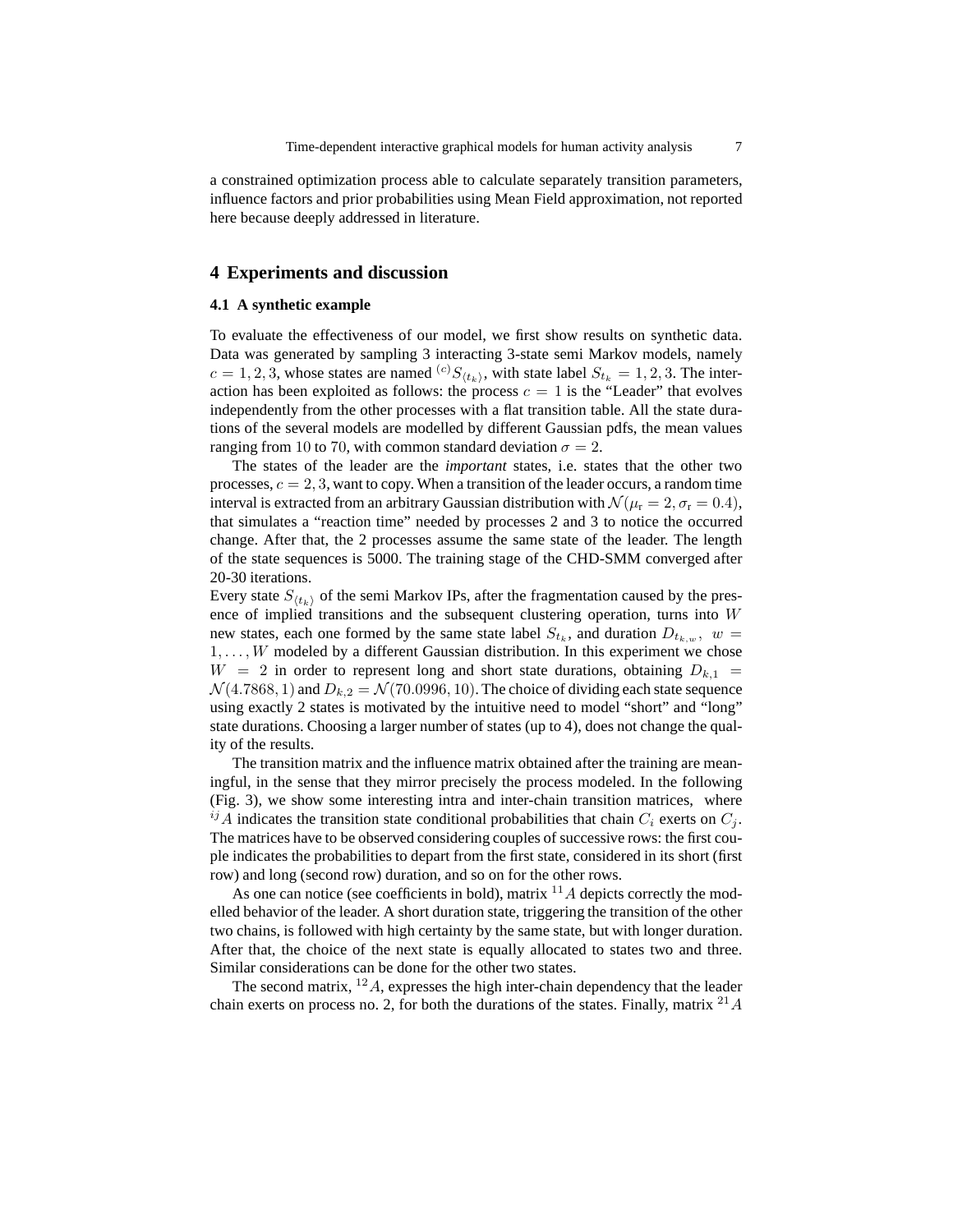

**Fig. 3.** Synthetical example: some learned transition matrices. In the matrix  $^{11}A$ , the dashed boxes indicate the transition probabilities *from* the state label  $S_1$  of the chain  $c = 1$ , both in the short-duration exemplar (first row) and in the longer one (second row). Below in the same column, the graphical depiction of  $^{11}A$  is proposed, where the little (big) circles indicates the states with label i=1,2,3 and short (long) durations. Thick arrows represent high probabilities; some unimportant arrows are not reported for clarity. In  $^{12}A$  the boxes highlight the strong conditional probabilities of each state of the leader on the follower. Below in the same column, the graphical depiction of  $^{12}A$  is proposed; some unimportant arrows are not reported for clarity. The last matrix  $(^{21}A)$  shows that the leader does not follow the states assumed by the followers at all. The same results apply on Follower 3.

shows that the states of the follower are not able to probabilistically determine the states of the leader chain.

The obtained influence matrix is

$$
\Theta_{\text{CHD-SMM}} = \begin{bmatrix} 1 & 0 & 0 \\ 0.99 & 0.008 & 0.002 \\ 0.99 & 0.001 & 0.009 \end{bmatrix}
$$
 (7)

that shows clearly the influence among the chains, where the coefficients  $\theta_{ij}$  indicate the influence of the chain j over the chain i, with  $\theta_{11}$  the auto-influence of the leader process on itself, and so on.

In order to compare our approach with the state of the art, we learn an Influence Model (IM) using directly the state sequence as if each state sequence would have been generated from Markov processes. This means that we have for each chain exactly three states, corresponding to the three different state labels and resulting in  $3 \times 3$ transition matrices (In this case, we have exactly the same example as the one proposed in Basu et al. 2001). After the training, the resulting parameters are qualitatively different. As one can expect, the auto-transition probabilities dominates over the intra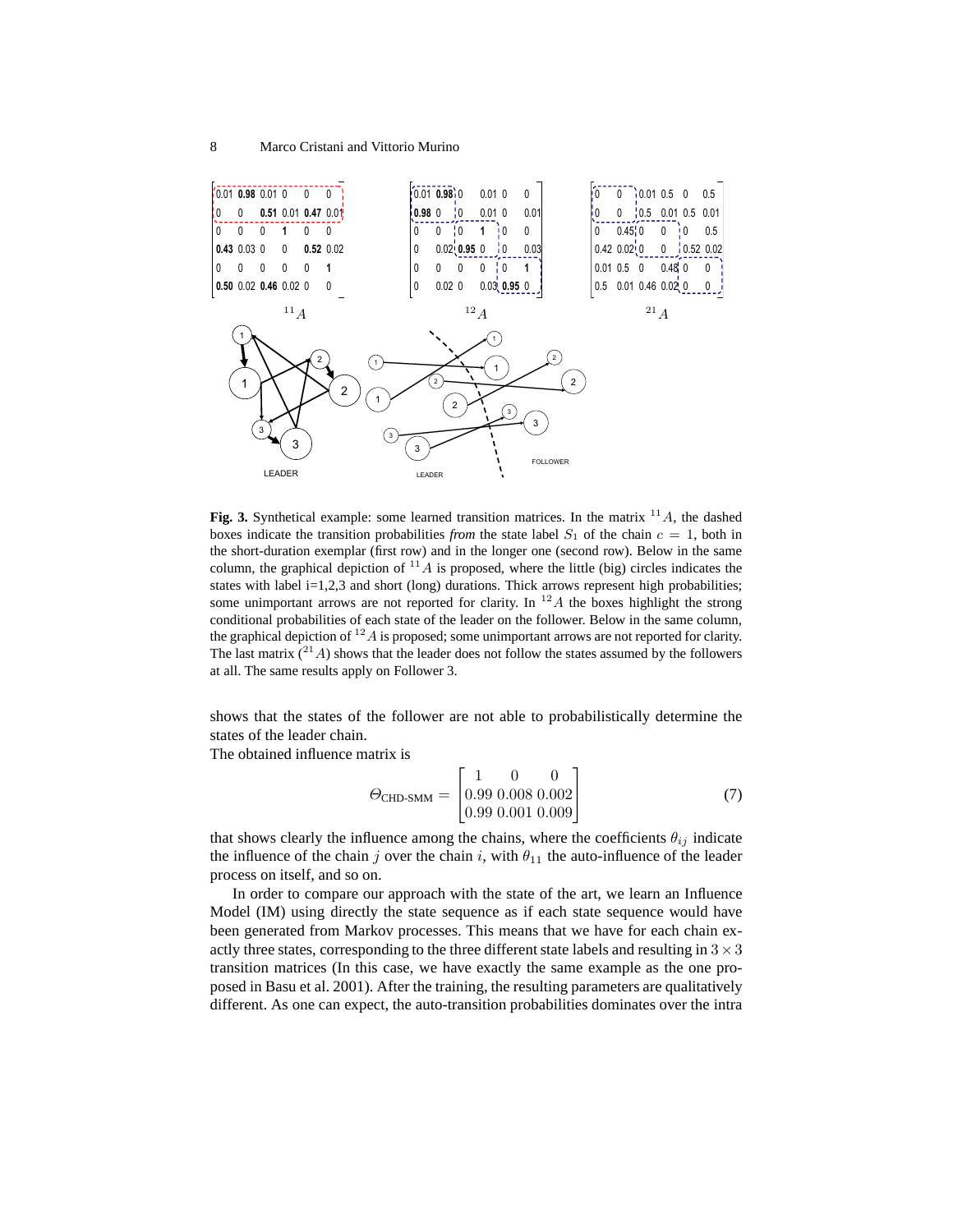chain matrix, producing also high dependencies of the leader chain with respect to the other two processes. This can globally be visible in the influence matrix, that in this example assumes the values

$$
\Theta_{\text{IM}} = \begin{bmatrix} 0.83 & 0.04 & 0.13 \\ 0.22 & 0.78 & 0 \\ 0.23 & 0 & 0.77 \end{bmatrix} \tag{8}
$$

in which the auto influence dominates and a comparable influence is present among different IPs, without an emerging leader.

#### **4.2 Conversational style classification**

In this experiment, we show the ability of the CHD-SMM to model and classify different styles of conversations. We have 2 subjects, A and B, involved in several conversation sessions that hold for around 5 minutes each. Our class-library is formed by different conversation moods, labeled as follows:

1) *Flat discussion*: A and B are discussing calmly together.

2) *Successful interrogation*: A asks questions, and B answers promptly.

3) *Unsuccessful interrogation*: A asks questions but B does not respond promptly, pro-

ducing longer periods of silence before (eventually) answering.

4) *Fight*: A and B are arguing.

The training data set is formed by 20 conversations sessions, for each conversation mood. Each session lasts 5 minutes circa, and is performed by actors. We ask them to improvise the fourth situation written above. To validate the semantic content of the audio sequences, we ask 10 testers to manually classify all the sequences, using the labels listed above. Subsequently, we perform a voice-unvoice test on the sample sequences, in order to obtain data-sets of voice/silence values. Therefore, the mood classes are modeled by CHD-SMM trained with the labeled data-sets. After the fragmentation of the data set, we perform Gaussian clustering using 2 clusters, in order to model "long" and "short" segments of state labels, for each state label. The learning time has been 10 sec. for each sequence, with 20-30 iterations before to converge.

In order to get better insight into the proposed method, we compare the CHD-SMM with the Influence Model, using as training sequences the same used for the CHD-SMM. Moreover, we explicitly model the turn taking dynamics of the conversation, by transforming the original training sequences. In practice, we reduce the data set, by maintaining for all the IPs only the states labels occurring in the instant of implied transition. With such data, we train an Influence Model similar to that proposed in (Basu et al. 2001), that we call Turn Taking Influence Model (TTIM).

The classification is performed using a Maximum Likelihood classifier, and the classification accuracy has been estimated using the Leave One Out (LOO) scheme (Duda, Hart and Stork 2001). The results of the classification are visible in Tab. 1. One can notice that the classification results based on the Influence Model show that, even with not-so-high accuracy, the conversation style "Successful Interrogation" (situation 2) and "Unsuccessful Interrogation" (situation 3) are better classified, compared to the other two situations. This is due to the different auto-transition probabilities (relative to the long silence periods for situation 3 and long speech periods for situation 2),